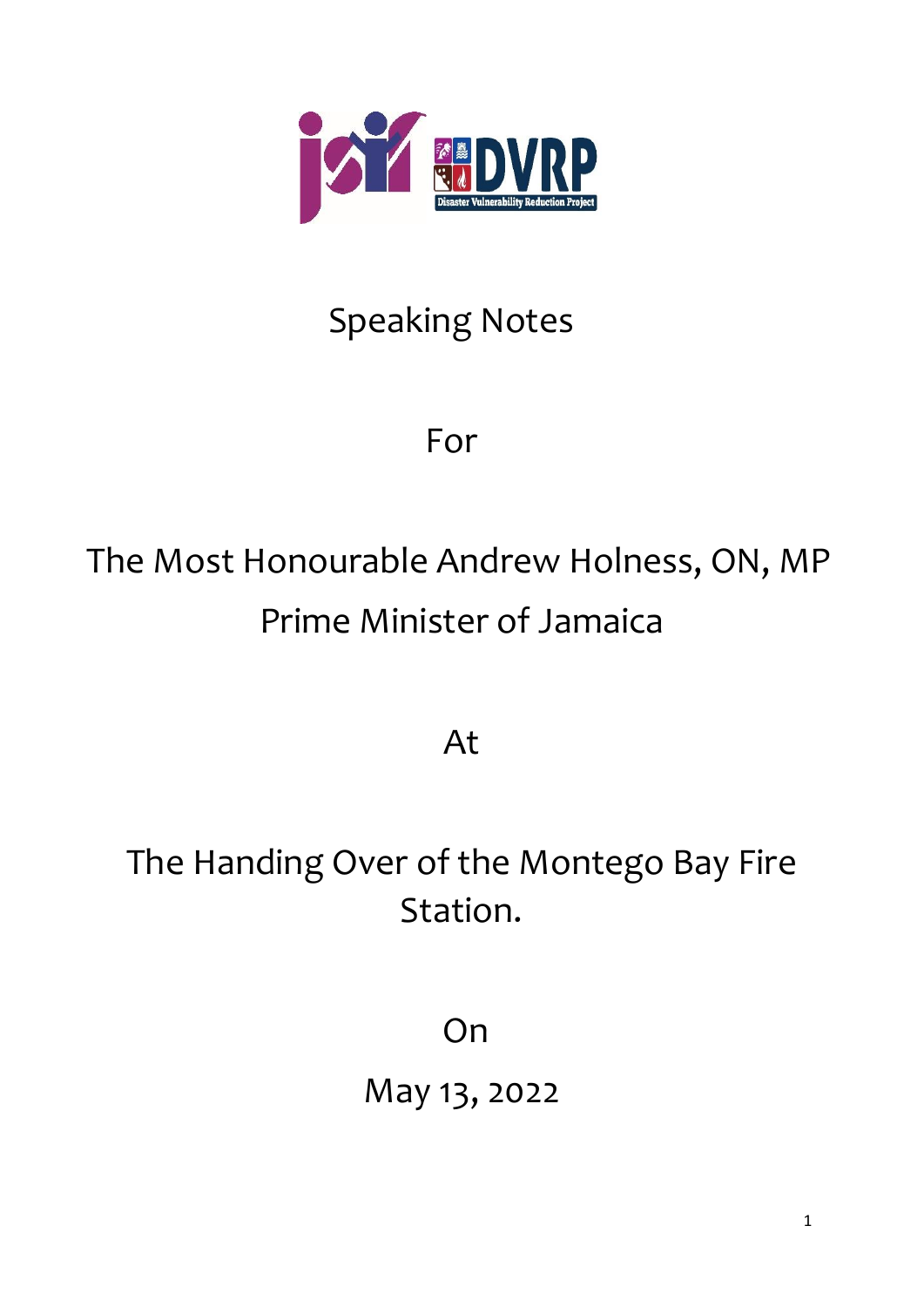**Salutations** 

Master of Ceremonies,

His Worship the Mayor of Montego Bay, Councillor Gerald Lee

Custos Rotulorum of St. James, Honourable Bishop, Conrad Pitkin

Dr. The Honourable, Horace Chang, Deputy Prime Minister and Minister of National **Security** 

Minister of Local Government and community Development, Hon. Desmond **McKenzie** 

Member of Parliament for West Central St. James, Hon. Marlene Malahoo- Forte.

Hon. Homer Davis, Minister of State in the Ministry of Local Government and Rural Development

Head of the Jamaica Country Office, World Bank Jamaica, Gail Richardson

Chairman of the Board of the Jamacia Social Investment Fund, Dr. Wayne Henry

Managing Director of the Jamaica Social Investment Fund, Mr. Omar Sweeney

Commissioner of the Jamaica Fire Brigade, Stewart Beckford

Members of the Fire Brigade Contractors.

Members of the project team from JSIF.

Members of the Media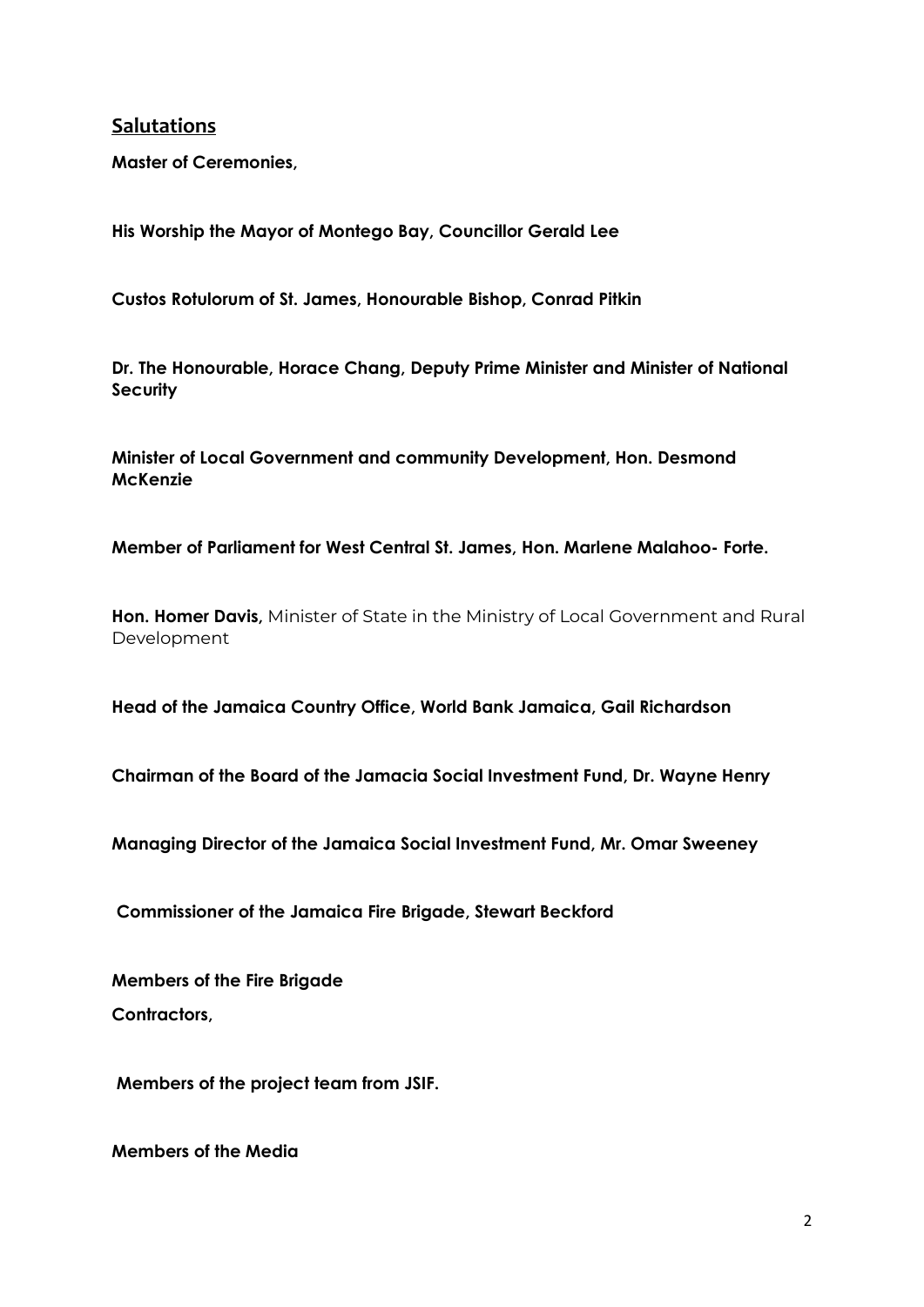I am extremely pleased to be here for today's historic handing over of the Montego Bay Fire Station. The fire brigade has a rich history in Jamaica dating from as far back as 1879… a history of over 150 years, in which the Jamaica Fire Brigade has played a crucial role in the development of Jamaica's disaster prevention, management and response. As we in this year, 2022, celebrate our 60<sup>th</sup> year of independence, we look at the opening of this impressive building, the centre of operations of the Brigade in the Western part of the island, as another important milestone in the life of the Brigade, and another important accomplishment in Jamaica's history.

The previous station, known to many as the Barnett Street fire station, that served Montego Bay and greater St. James for several years, was in state of disrepair and became an uncomfortable place for members of the fire brigade to carry out their work.

This building where we stand today transports the brigade into the 21st century, as with its features and amenities which are not comparable with any other fire station in the Caribbean, the brigade will be able to advance its services not only in firefighting, but in public awareness and the training of its officers.

The station which has been built through funding from a loan made available by the World Bank under the Disaster Vulnerability Reduction Project, DVRP

3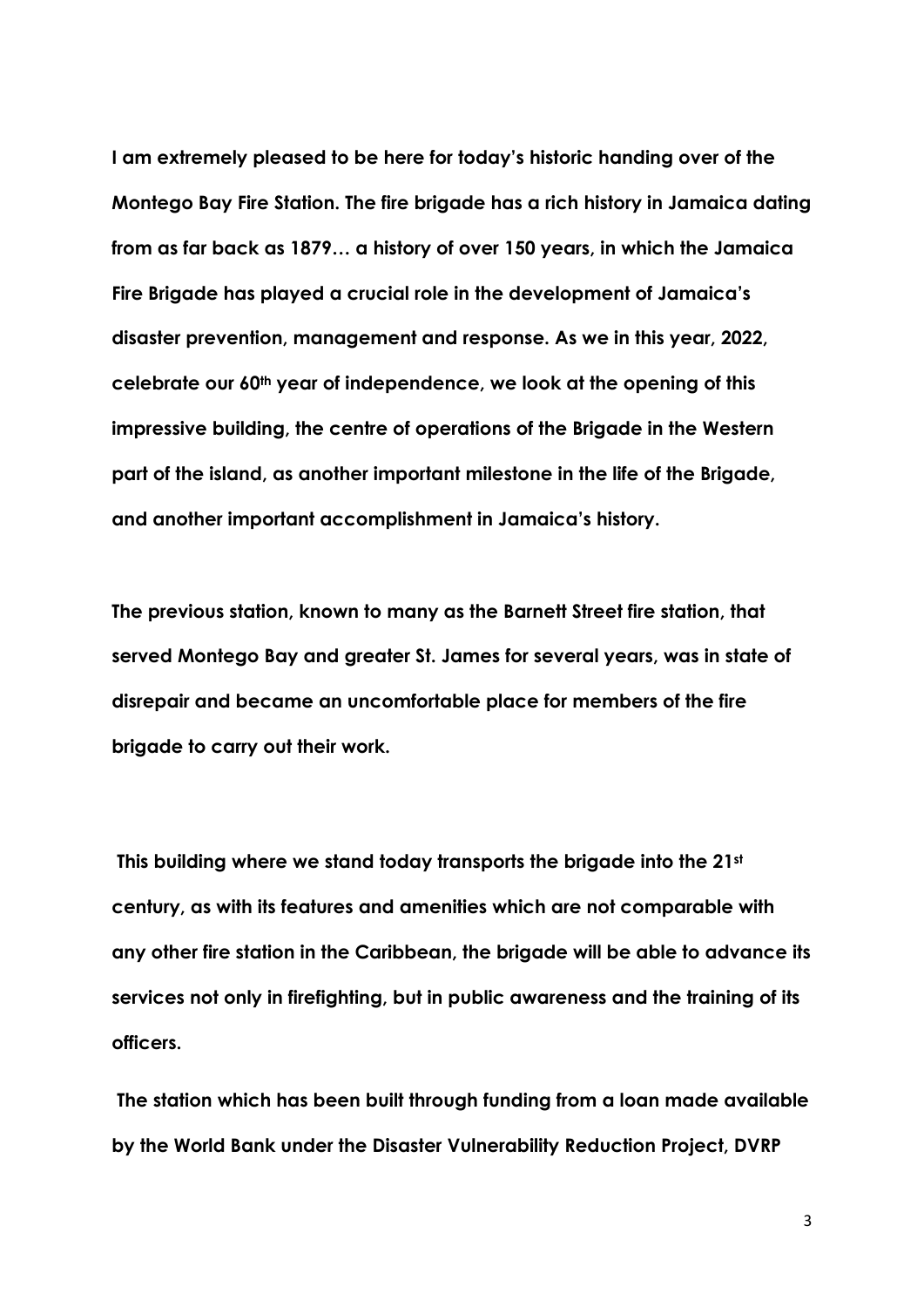has been constructed at a cost of over 580 million Jamaican dollars. The construction of the fire station was capably implemented by the Jamacia Social Investment Fund, JSIF.

This 34,073 square feet super structure in which we now stand, is 4 stories high and is constructed with a steel reinforced concrete frame. This exemplifies the GoJ's commitment to not only speak of disaster preparedness but put it into action.

The building also boasts:

- o 5-engine Bays
- o Emergency vehicle Bay
- o Dormitory Facilities for male and female fire fighters (70 male and 70 females
- o Office spaces
- $\circ$  Kitchen and pantry facilities
- o Well-equipped Conference centre
- o Electro-mechanical room
- o A Library
- o Officers' lounge
- o Gymnasium

And An

 $\circ$  Underground water tank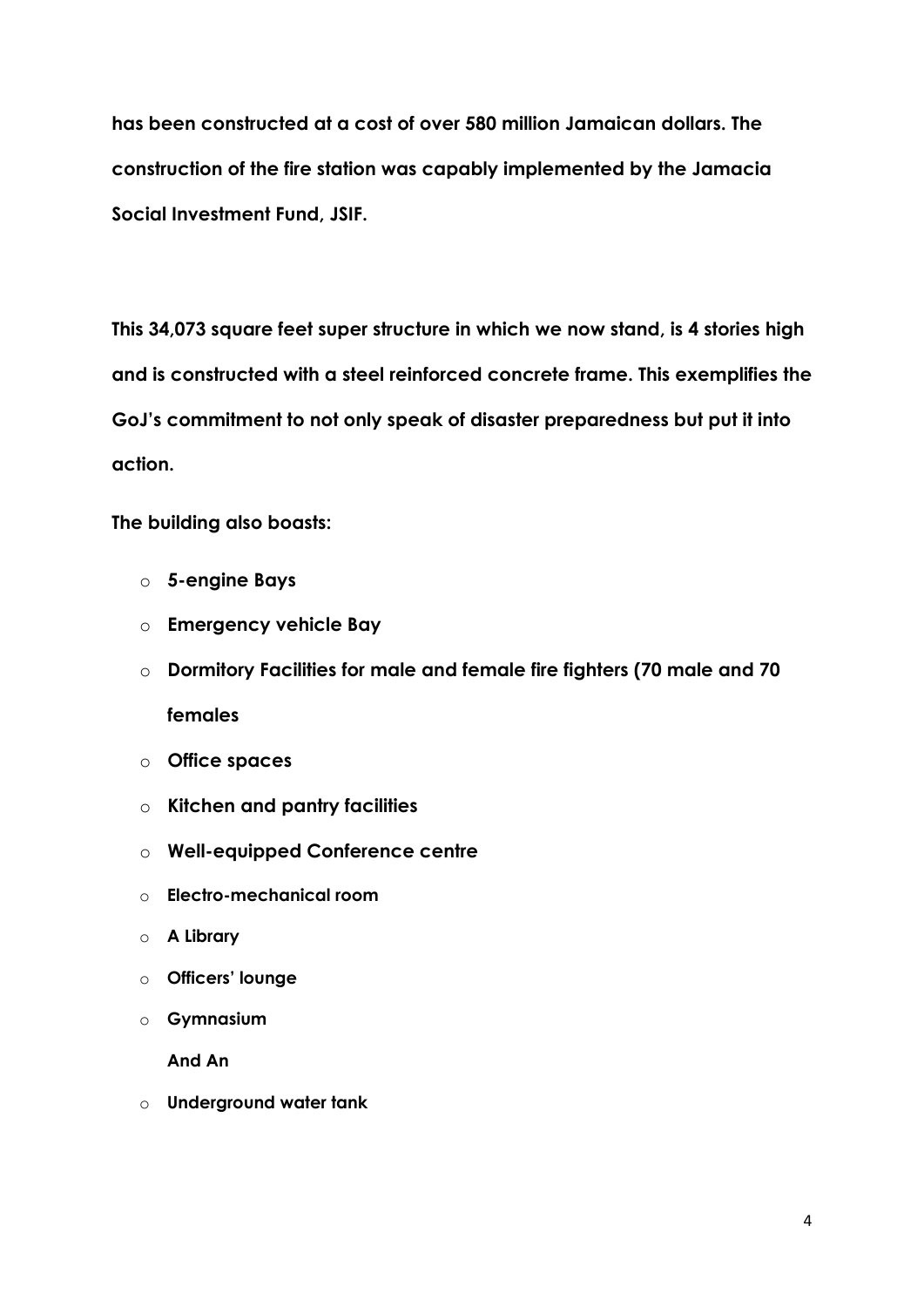All this is of extreme value to the brigade that will be better equipped to respond swiftly to emergency calls and will also be better able to carry out their job of increasing awareness on fire prevention. The brigade in the West will be fully armed to train not only fire fighters in the parishes of St. James, Hanover, Trelawny and St. Elizabeth, but can be a hub for island- wide training.

I am anxious today to cut the ribbon and declare this building opened as I am fully aware of its significance to the people of St. James and to the nation, as this historic opening of the fire station is in directly aligned with the government's plan to improve services to the people of Jamaica in local government and community development and in all other sectors.

As we strive to do this, two other fire stations which have been rehabilitated will be opened shortly. The Yallahs Fire station in St. Thomas and the Port Maria, Fire Station in St. Mary are both over 90 percent completed and will significantly improve the Jamaica Fire Brigade's ability to effectively carry out their mandate. Again, reaffirming our commitment to improving disaster risk management.

This Montego Bay fire station which towers over the city is indeed a pearl in the West and I implore you as fire fighters to effectively use these facilities and continue your work in keeping the people of

5